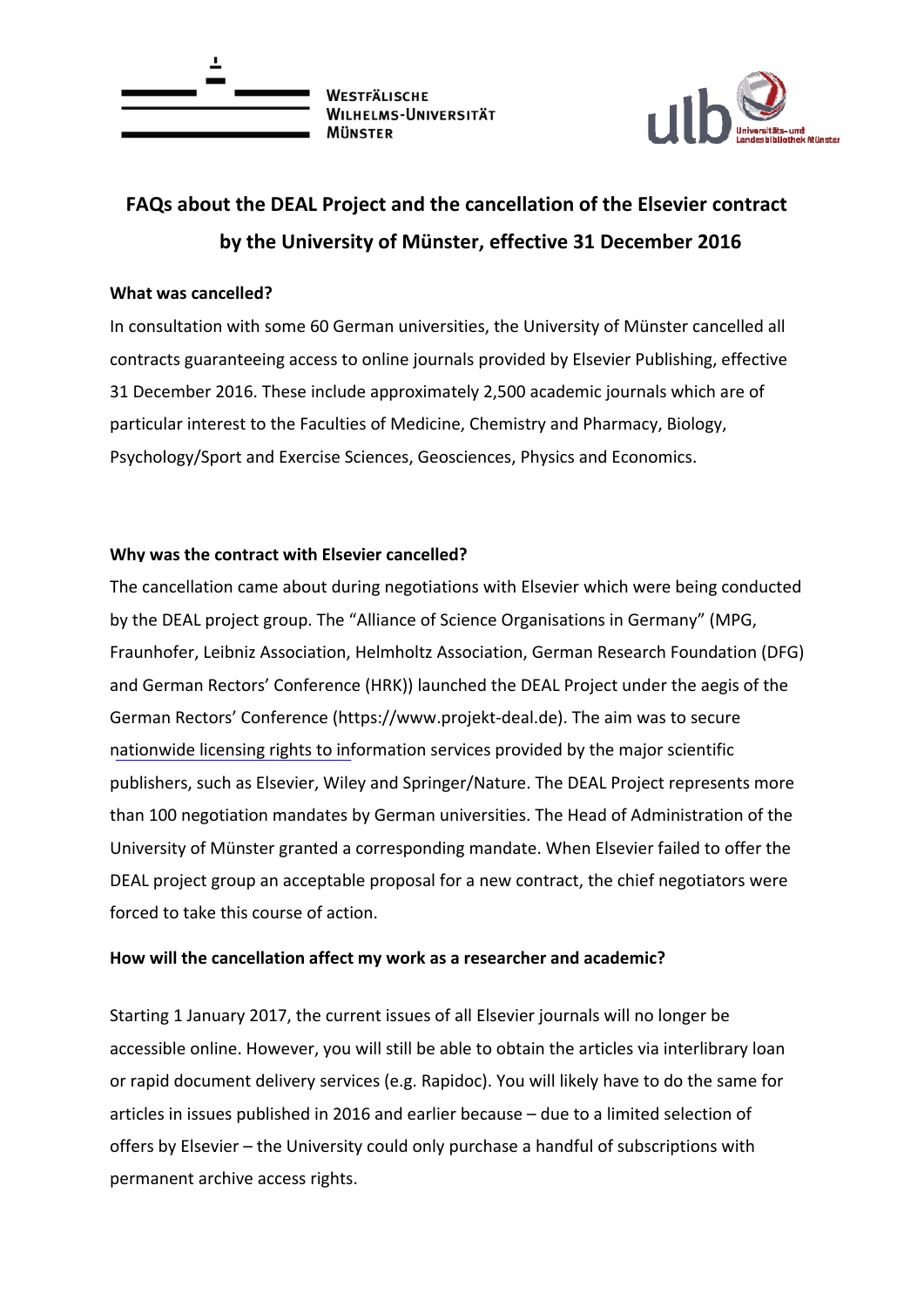



Fortunately, users will still be able to access issues of some 1,500 Elsevier journals published between 1907 and 2002. These will remain permanently accessible to online users thanks to a DFG‐financed national licence.

## **Is there any other way to obtain the articles I need?**

If the articles were published in journals for which there are no archive rights for that particular year, you may order them via interlibrary loan or document delivery services.

# **Who can I contact if I have further questions?**

If you have any questions concerning the cancellation of the subscription contracts to the Elsevier journals, you may contact the Deputy Director of the University Library, Dr. Peter te Boekhorst (Peter.te.Boekhorst@uni-muenster.de / +49 (0)251 / 83-24023).

#### **What were the demands of the DEAL project group?**

The DEAL project group wanted to broker a new nationwide contract with Elsevier Publishing that would provide permanent access rights to all Elsevier journals for all German universities and research organisations, including an automatic open‐access switch for all publications by German institutions and an acceptable pricing model based on publication quantity.

#### **How did the University secure access to Elsevier journals in the past?**

In past years, various institutes of the University of Münster and the University Library held licenses for about 170 online journals supplied by Elsevier Publishing. According to the licensing contract, cancellation of the subscription would also entail cancellation of access to all online journals. In 2010, the University of Münster also obtained a license to the so-called "Freedom Collection", providing access to the complete range of Elsevier's online journals, but not including archive rights.